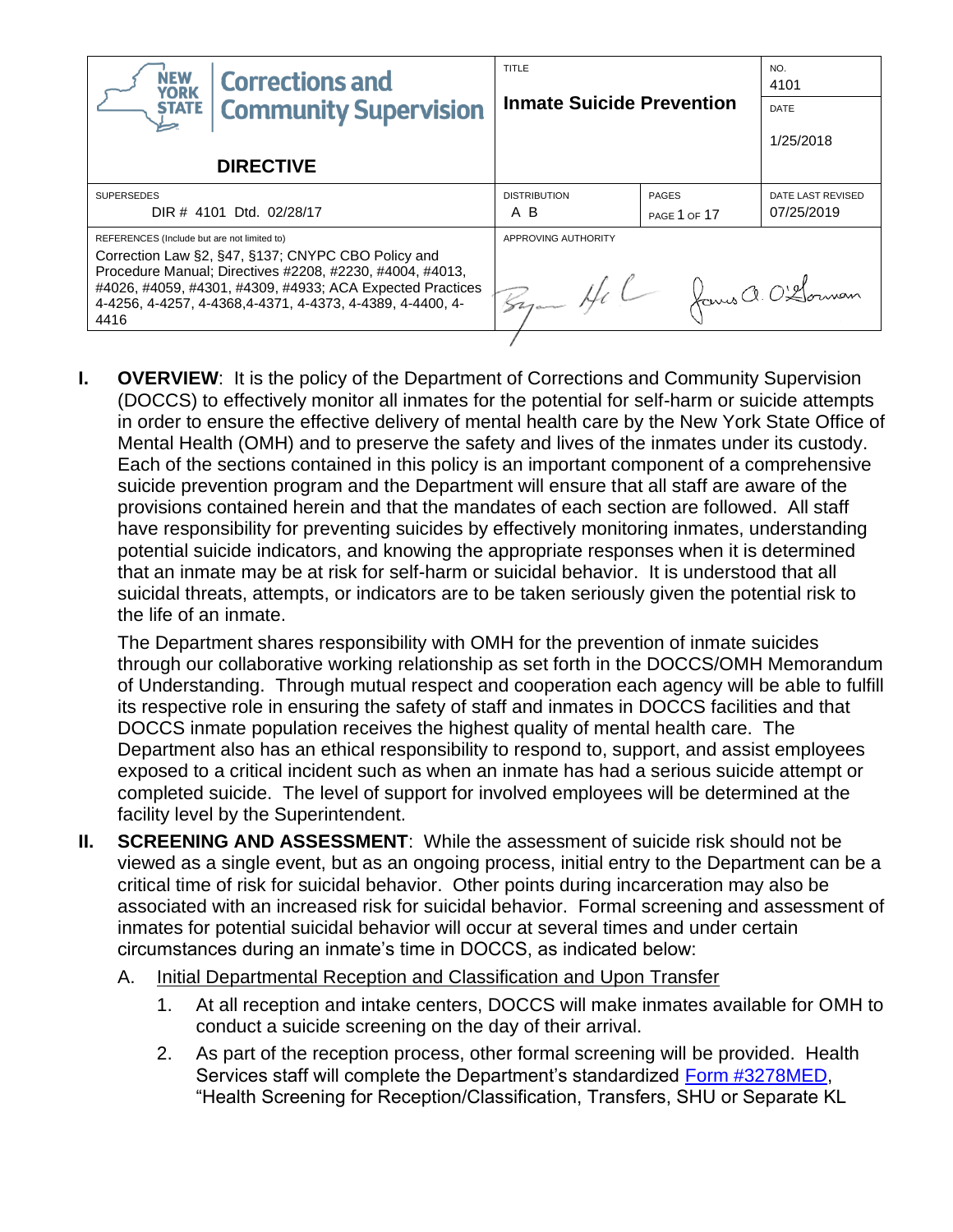Unit or Adolescent Offender Admissions," [Form #3278MH,](http://www.doccs.ny.gov/directives/3278MH.pdf) "Mental Health Screening for Reception/Classification, Transfers, SHU, Separate KL Unit or Adolescent Offender Admissions," and [Form #3278PREA,](http://www.doccs.ny.gov/directives/3278PREA.pdf) "PREA Screening for Reception/Classification, Transfers, SHU, Separate KL Unit or Adolescent Offender Admission," and Classification staff will complete the Department's standardized "Reception Assessment Worksheet," [Form #2900.](http://www.doccs.ny.gov/directives/Frm2900.pdf)

- 3. In addition to these screening measures, all inmates, as part of the reception and intake process, will be given **Form #DC056**, a Suicide Prevention pamphlet designed for inmates to keep in their possession. They will also be given orientation about the mental health services that are provided by staff of OMH and how to access that mental health care if they feel the need.
- 4. Staff will encourage inmates to be alert for suicidal potential in themselves or their fellow inmates, and to inform DOCCS or OMH staff immediately if they feel like harming themselves, or are feeling suicidal, or if they notice another inmate may be contemplating an act of suicide or self-harm.
- B. Upon Transfer: Health Services will complete the Department's standardized Form [#3278MH,](http://www.doccs.ny.gov/directives/3278MH.pdf) [Form #3278MED,](http://www.doccs.ny.gov/directives/3278MED.pdf) and [Form #3278PREA](http://www.doccs.ny.gov/directives/3278PREA.pdf) for inmates being transferred within the DOCCS system. .
- C. Admission to Special Housing Unit (SHU) Separate Keeplock (KL) Unit or Adolescent Offender Supervision Unit (AOSU)
	- 1. Placement in a Special Housing Unit/Separate Keeplock Unit/AOSU may be a time when an inmate/Adolescent Offender experiences an increased level of agitation, anxiety, or feelings of depression. Staff should be especially alert for signs and symptoms of the potential for self-harm or suicidal behavior at this time.
	- 2. Health Services will complete the Department's standardized [Form #3278MH,](http://www.doccs.ny.gov/directives/3278MH.pdf) [Form #3278MED,](http://www.doccs.ny.gov/directives/3278MED.pdf) and [Form #3278PREA](http://www.doccs.ny.gov/directives/3278PREA.pdf) for all inmates/Adolescent Offenders admitted to a SHU, KL/AOSU as soon as possible, but not later than 24 hours after admission.
	- 3. DOCCS Evaluation: Upon placement of an inmate into segregated confinement, a suicide prevention screening instrument, [Form #3152-SHU/KL,](http://www.doccs.ny.gov/directives/Frm3152S.pdf) "Suicide Prevention Screening Guidelines – SHU/Keeplock (KL) Admission," is to be administered by the SHU/Separate KL Unit Security Supervisor. [Form #3152-SHU/KL](http://www.doccs.ny.gov/directives/Frm3152S.pdf) is to be administered upon admission and readmission to SHU/Separate Keeplock Unit or upon transfer into SHU/Separate Keeplock Unit from another facility's SHU/Separate Keeplock Unit. In addition, if, as a result of conversion of SHU time to Keeplock, an inmate is moved from SHU to a Separate Keeplock Unit, a new [Form #3152-SHU/KL](http://www.doccs.ny.gov/directives/Frm3152S.pdf) will be completed by the Security Supervisor. Each subsequent admission to a SHU or Separate Keeplock Unit will require the completion of a new [Form #3152-SHU/KL](http://www.doccs.ny.gov/directives/Frm3152S.pdf) even if the SHU and Separate Keeplock Units are in the same facility (i.e., if an inmate is taken to Residential Crisis Treatment Program (RCTP) and subsequently returned to SHU). Upon admission, [Form #3152-SHU/KL](http://www.doccs.ny.gov/directives/Frm3152S.pdf) is completed, and an entry should be made in the unit activity logbook that it was completed and indicating the outcome.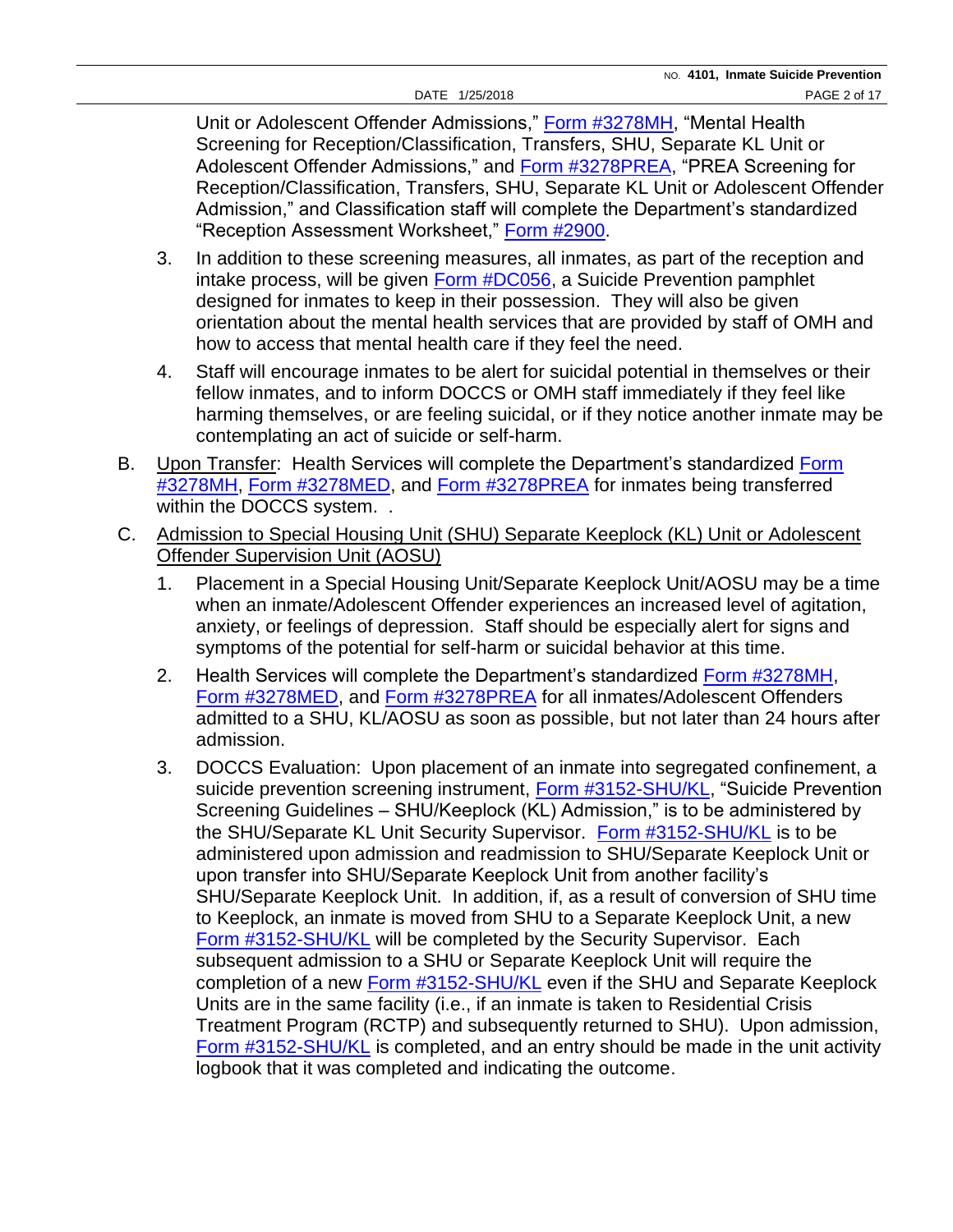- a. The following facilities have designated Separate Keeplock Units as defined in §2 of the Correction Law:
	-
- 
- Albion Coxsackie Five Points
- 
- 
- 
- 
- 
- Attica Elmira Great Meadow
- Clinton Fishkill Taconic
- Clinton Annex
- b. If an inmate is taken to the infirmary on the way to SHU/Separate Keeplock Unit, the suicide prevention screening form, [Form #3152-SHU/KL,](http://www.doccs.ny.gov/directives/Frm3152S.pdf) is not to be completed until the inmate is in the SHU/Separate Keeplock Unit admission area.
- c. If the screening form indicates that an inmate may be at risk of suicide, appropriate safety precautions must be taken and an OMH clinician must be notified. Any response indicated by an asterisk (\*\*\*) check box requires an immediate telephone referral to Mental Health at a facility with mental health services. At facilities without any Mental Health staff, refer to procedures outlined in Section IV of this directive. In either situation, the Watch Commander is to be notified by phone. [Form #3152-SHU/KL](http://www.doccs.ny.gov/directives/Frm3152S.pdf) serves as the mental health referral for both immediate and regular mental health referrals. No additional referral form is necessary.

It is essential that recommended actions and notification are initiated and clearly documented on the form as well as in the SHU/Separate Keeplock Unit activity logbook. This includes whether or not Mental Health was notified, the type of notification, how they were notified, and, if it was an immediate referral, the name and title of the OMH clinician who was contacted. In addition, any and all instructions from OMH and the Watch Commander in response to an immediate referral must be documented in the SHU/Separate Keeplock Unit activity logbook. Regular OMH referrals are outlined in Section IV of this directive.

- 4. OMH Evaluation
	- a. SHU/KL: In accordance with §137 of the Correction Law, within one business day of the placement of an inmate into segregated confinement at an OMH level 1 or level 2 facility, each inmate shall be assessed by a mental health clinician. Per Central New York Psychiatric Center's (CNYPC) Corrections Based Outpatient Operations (CBO) Policy and Procedure Manual, any inmate previously admitted to a SHU/Separate Keeplock Unit and having subsequently left the SHU/KLU for at least one day for the purpose of a Residential Crisis Treatment Program (RCTP) admission, an infirmary admission, an outside trip of any type, or for any other reason, will receive a SHU Mental Health Assessment within one business day of their return to SHU.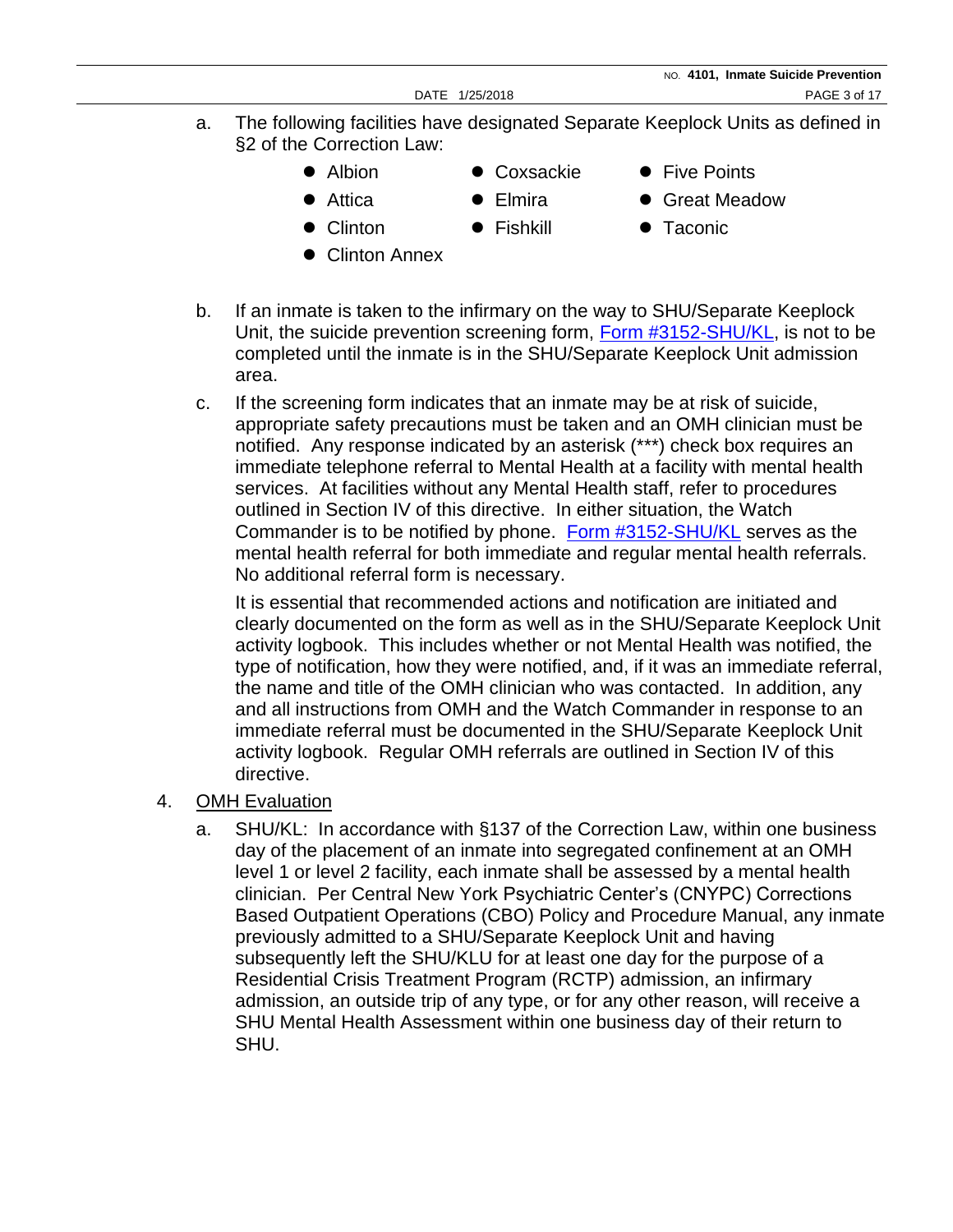For OMH level 3 and 4 facilities, evaluation by an OMH clinician will take place within 14 days of admission. Any inmate previously admitted to a SHU/Separate Keeplock Unit and having subsequently left the SHU/Separate Keeplock Unit for at least one day for the purpose of RCTP admission, an infirmary admission, an outside trip of any type, or for any other reason, will receive a SHU/Separate Keeplock Unit Mental Health Assessment within 14 days of their return to SHU/Separate Keeplock Unit.

- b. All inmates in SHU or Separate Keeplock Unit at an OMH level 1 or 2 facility will be re-assessed by an OMH clinician within 14 days of their SHU Intake Mental Health Assessment and at least every 30 days thereafter.
- c. All inmates in SHU or Separate Keeplock Unit at an OMH level 3 or 4 facility will be re-assessed by an OMH clinician within 30 days of their SHU Intake Mental Health Assessment and at least every 90 days thereafter.
- d. For OMH level 6 facilities, a qualified mental health professional must interview the inmate, in person or by video conference, and prepare a written report on any inmate remaining in segregation for more than 30 days. If confinement continues beyond 30 days, a Mental Health Assessment by a qualified mental health professional must be completed at least every 90 days.
- e. For an OMH level 6 SHU, the Offender Rehabilitation Coordinator (ORC) will be responsible for maintaining a list of inmates that must be seen for the required 30 and 90 day Mental Health evaluations as described above. The list will be sent to the respective OMH Unit Chief for notification and scheduling of required 30 and 90 day evaluations. All inmate refusals should be documented by DOCCS staff.
- 5. Parole Board Hearing: Depending on the outcome of a Parole Board Hearing, inmates may experience emotional changes that could make them more at risk for suicidal behavior. Staff should also be aware that even if parole was granted, some inmates may have difficulty with this transition, especially if the inmate has been incarcerated for a lengthy sentence. The prospects of release can be stressful and anxiety-producing. Staff should be especially alert for signs and symptoms of potential self-harm or suicidal behavior prior to and following a Parole Board Hearing. Any concerns should prompt an immediate referral for an OMH evaluation with [Form #3150,](http://www.doccs.ny.gov/directives/Frm3150.pdf) "DOCCS - Mental Health Referral."

OMH staff at all OMH level 1 and 2 correctional facilities will receive a Parole Board Hearing notification list from DOCCS. OMH staff will then identify inmates on the mental health caseload and review their OMH records to determine if any special arrangements should be made regarding how the Parole Board decisions should be communicated to the inmate in accordance with CNYPC Corrections Based Operations Policy #1.15.

D. Placement of Inmates Returned from Escape/Absconding: All inmates returned to DOCCS custody following an escape or absconding will be placed on a suicide watch by DOCCS staff until OMH can evaluate the inmate.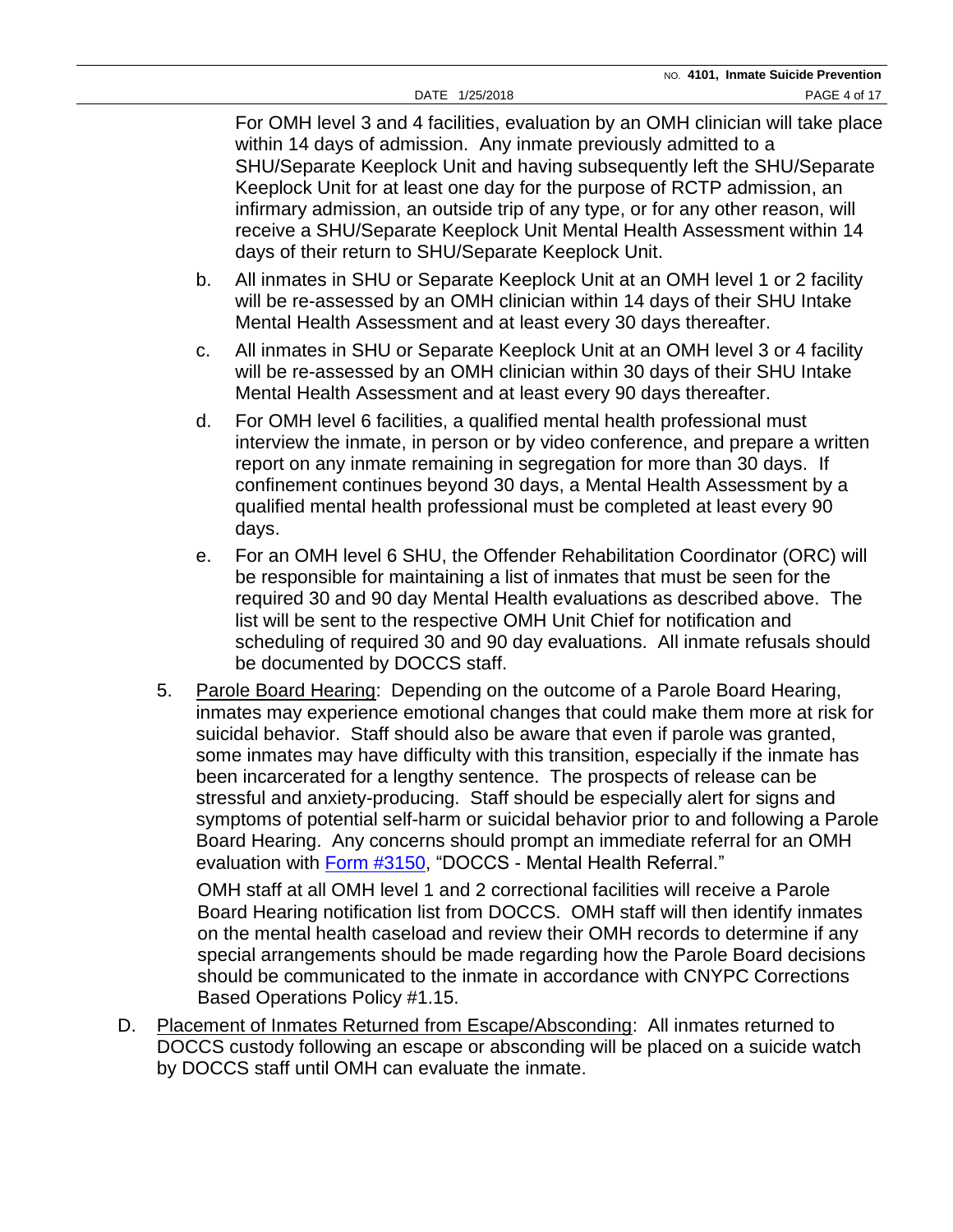### **III. TRAINING & EDUCATION**

A. Staff Training: Suicides are usually attempted in inmate housing units and often occur during late evening and on weekends when inmates may not be engaged in program activities or as involved with any security and civilian staff or other inmates. Therefore, it is much more likely that a suicide may be prevented by security staff that have been trained in suicide prevention and have developed an intuitive sense about the inmates under their custody and care. Since Correction Officers are often the only staff available 24 hours a day, they form the "front line" of defense in preventing suicides.

A comprehensive Suicide Prevention and Intervention Training Program will include:

- 1. Pre-Service Training: Correction Officer recruits shall complete 24 hours of specialized mental health training, including at least eight hours training about the prevention of suicide, the types and symptoms of mental illness, the goals of mental health treatment, and training in how to effectively and safely manage inmates with mental illness prior to being assigned to a facility. Training will take place over the course of three days.
- 2. In-Service Training: At least annually, all security and civilian staff with direct inmate contact will receive a one hour formal Suicide Prevention and Intervention training. Areas covered will include, but not be limited to: symptoms and predisposing factors of potentially suicidal inmates; risk factors in the evaluation of suicidal potential; management of potentially suicidal inmates; and completion of DOCCS [Form #3150.](http://www.doccs.ny.gov/directives/Frm3150.pdf) All DOCCS Sergeants will receive training on the proper completion of [Form #3152-SHU/KL](http://www.doccs.ny.gov/directives/Frm3152s.pdf). The video which details the completion of this form should be shown to all new Sergeants as a part of their orientation at their first facility assignment. The Regional Training Office should prepare an RTF-SLMS with the appropriate code to indicate the individual has completed this training. In addition, security staff attending the DOCCS Sergeant and Lieutenant School will also be trained in their role in the prevention of inmate suicides, including the proper completion of [Form #3150](http://www.doccs.ny.gov/directives/Frm3150.pdf) and the various suicide prevention screening forms used in the Department. Medical staff will receive in-service training regarding the proper completion of Form #3278MH, Form #3278MED, Form #3278PREA.
- 3. Additional Mental Health Training: In addition to training specifically related to suicide prevention, DOCCS and OMH collaborate in the provision of other training related to mental health issues. All staff regularly assigned to SHUs/Separate Keeplock Units at facilities designated as OMH level 1 and 2 will receive four hours of annual training, provided by OMH, that specifically deals with the issues of mental illness and SHU/Separate Keeplock Unit confinement and suicide prevention. All staff regularly assigned to OMH Satellite Units (RCTPs) will receive eight hours of annual training that relates to mental health issues and the operations of those units.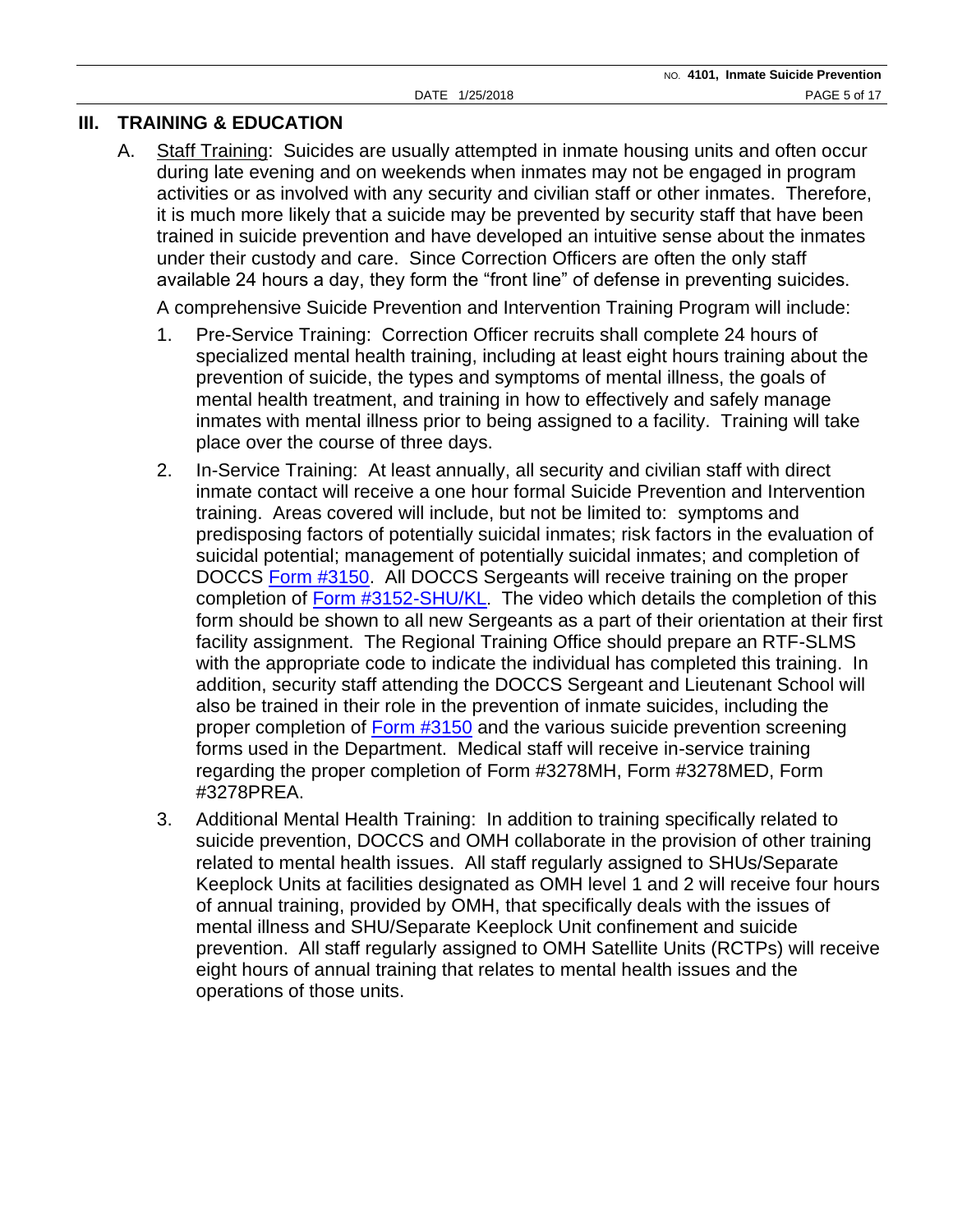- 4. DOCCS staff regularly assigned to the Intermediate Care Programs (ICPs), the Therapeutic Behavioral Unit (TBU), Group Therapy Programs (GTPs), the Behavioral Health Unit (BHU), the Intensive Intermediate Care Program (IICP), and Residential Mental Health Units (RMHUs) shall receive training annually to include at least eight hours of training about the types and symptoms of mental illnesses, the goals of mental health treatment, the prevention of suicide, and training in how to effectively and safely manage inmates with mental illness.
- 5. Emergency Response Training: All security staff who has regular contact with inmates shall receive standard first aid and cardiopulmonary resuscitation/automatic external defibrillator (CPR/AED) training. All staff shall also be trained in the use of various emergency equipment that is located in each housing unit.
- B. Inmate Awareness: Inmate awareness of suicide risk factors is important since they are most likely to see or hear any early signs or symptoms of suicidal behavior. Therefore, DOCCS will provide inmates with the following information to help them identify these potential suicide indicators and determine the appropriate response:
	- 1. At Reception and Intake: A suicide prevention video will be shown to all inmates. Each inmate will also receive **Form #DC056** which is designed for inmates to keep in their possession. They will also be given an orientation about the mental health services that are provided by OMH staff and how to access that mental health care if needed.
	- 2. Initial Interview: Each inmate will be interviewed and assessed by the assigned ORC within five days of arrival at a new facility. As part of the interview/assessment, specific questions are included to assess for suicidal risk. If an inmate responds in the affirmative or refuses to answer questions regarding history of suicide attempts or thoughts of self-harm, staff must make an immediate referral to Mental Health. In facilities without OMH staff on site, staff will make an immediate referral to Medical staff (MD, PA, NP, RN) who will further examine/assess and consult with the Watch Commander as per procedures outlined below in Section IV of this directive.
	- 3. Facility Orientation: Will include information about mental health services, potential suicide indicators, and procedures for mental health referrals. A suicide prevention video will also be shown at all facility orientations, along with distribution of [Form](http://www.doccs.ny.gov/directives/DC056.pdf)  [#DC056](http://www.doccs.ny.gov/directives/DC056.pdf) to all inmates in attendance.
	- 4. Inmate Program Associate (IPA) and Group Leader Awareness: As part of the IPA and Group Leader curriculum, inmates working in a Mental Health Program will be provided with information as described above. This information is not designed to train the IPA candidate how to teach other inmates about suicide prevention, but simply to increase IPA awareness of the issue and ways to support their peers by alerting staff as necessary. IPAs assigned to work in any mental health special program will receive specialized training to assist the mental health population and encourage recovery.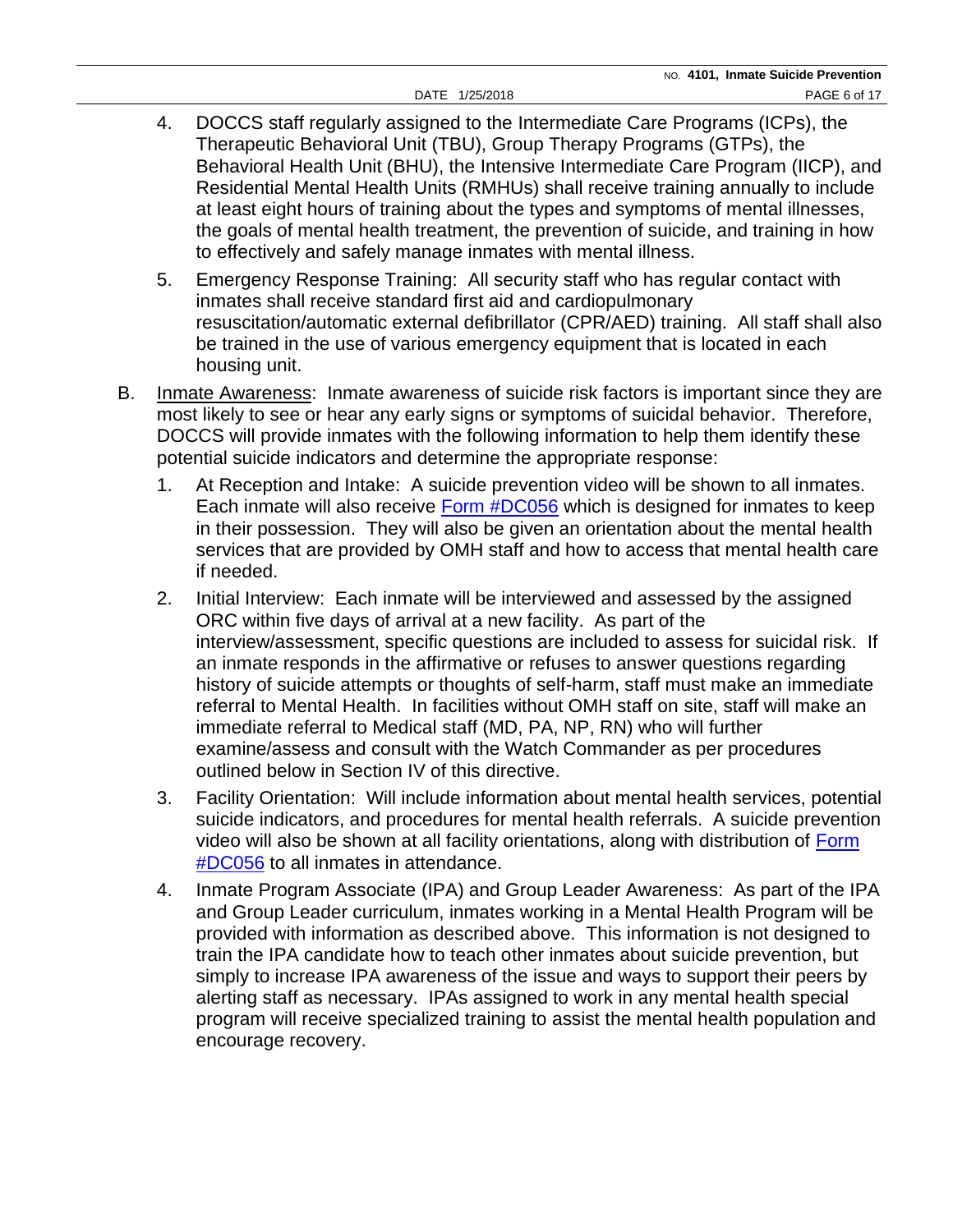- **IV. REFERRAL AND EVALUATION**: Through observation of behavior, screening measures, or personal request, an inmate must be referred to OMH for a comprehensive mental health evaluation whenever he or she appears to be at risk of, or has engaged in self-harm or suicidal behavior. In accordance with CNYPC Corrections Based Operations Policy #1.3, any referral suggesting that the inmate is at imminent risk for self-harm or injury to others, requires that the inmate be assessed immediately and/or placed on a Suicide Watch. All other referrals are addressed within a time frame that is consistent with the nature of the referral and within 14 days.
	- A. In an OMH Level 1 Facility with Full Time OMH Staff on Duty until 10 pm
		- 1. If an inmate is identified as being in need of an immediate referral to OMH, call Mental Health, notify your supervisor and notify the Watch Commander. Do not leave the inmate unattended. Once OMH has responded, all relevant referral forms or screening documentation must be hand delivered to the OMH Unit.
		- 2. If an inmate is identified as being in need of a regular referral to OMH, notify your supervisor and forward the relevant referral/screening form to OMH.
	- B. In an OMH Level 1 Facility after 10 pm
		- 1. If an inmate is identified as being in need of an immediate referral to OMH, notify your supervisor and the Watch Commander. Do not leave the inmate unattended. The Watch Commander will contact Medical staff (MD, PA, NP, RN) who will further examine/assess for imminent risk of self or injury to others. For an inmate determined to be at imminent risk of self-harm, the Watch Commander will notify the Officer of the Day to determine appropriate safety precautions and if an inmate requires a Suicide Watch. Safety precautions may include placing the inmate on a Suicide Watch in RCTP, RCTP overflow, or by assigning a same gender (absent exigent circumstances) Correction Officer to provide direct and continuous observation of the inmate in a cell or designated area in the facility until OMH can assess the inmate on the next business day. The mental health referral/screening forms should be hand delivered to the Mental Health Unit so it is in OMH's possession for review on the next business day.
		- 2. If an inmate is identified as being in need of a regular referral to OMH, notify your supervisor and forward the relevant referral/screening form to OMH.
	- C. In an OMH Level 2 Facility with Full Time OMH Staff (During Business Hours)
		- 1. If an inmate is identified as being in need of an immediate referral to OMH, call Mental Health; notify your supervisor and the Watch Commander. Do not leave the inmate unattended. Once OMH has responded, all relevant referral/screening forms must be hand delivered to OMH Unit.
		- 2. If an inmate is identified as being in need of a regular referral to OMH, forward the relevant referral/screening form to OMH.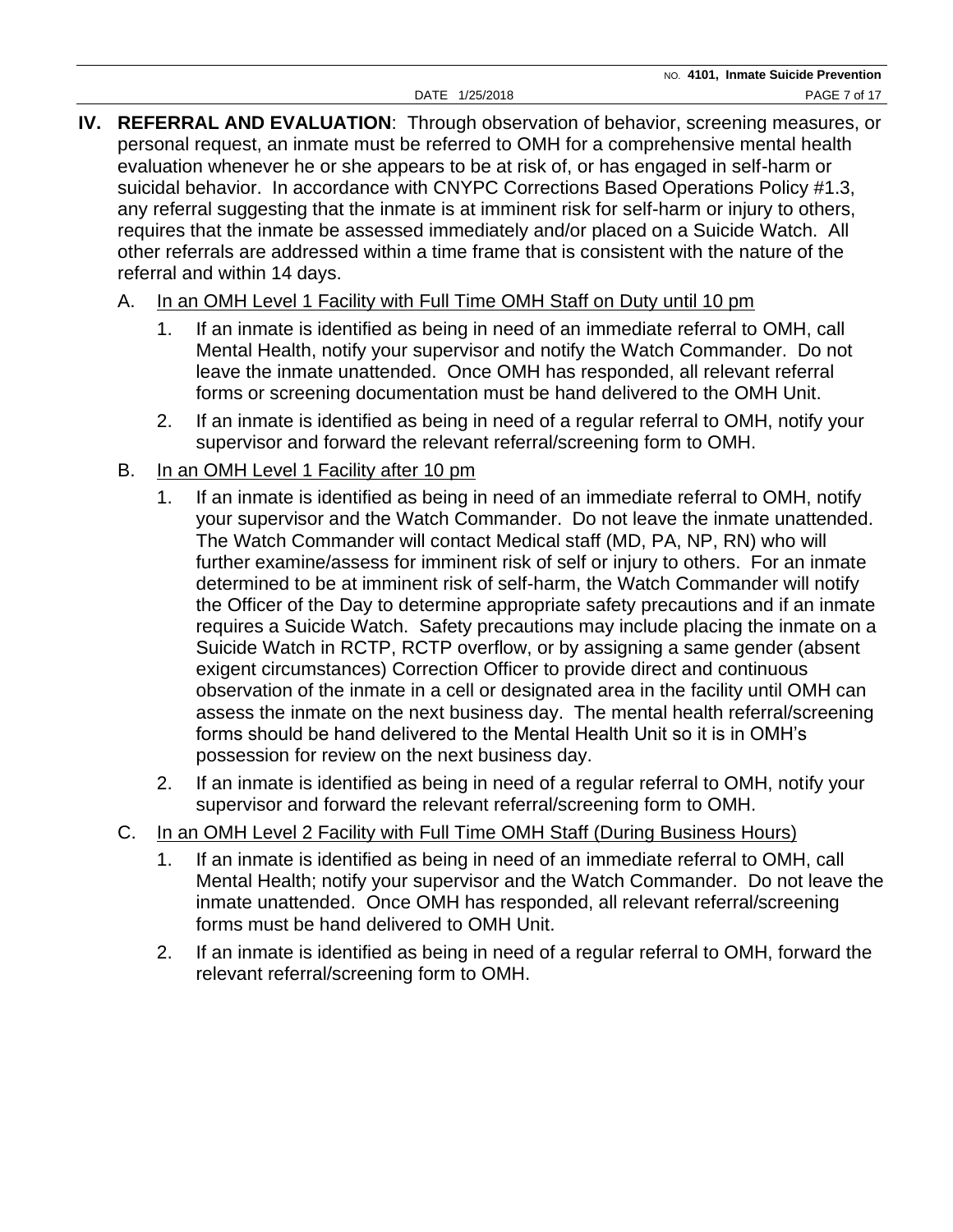## D. In an OMH Level 2 Facility with Full Time OMH Staff (After Business Hours)

- 1. If an inmate is identified as being in need of an immediate referral to OMH, notify your supervisor and the Watch Commander. Do not leave the inmate unattended. The Watch Commander will contact Medical staff (MD, PA, NP, RN) who will further examine/assess for imminent risk of self or injury to others. For an inmate determined to be at imminent risk of self-harm, the Watch Commander will notify the Officer of the Day to determine appropriate safety precautions and if an inmate requires a Suicide Watch. Safety precautions may include placing the inmate on a Suicide Watch in a cell or designated area in the facility until OMH can assess the inmate on the next business day. The relevant referral/screening form should be hand delivered to the Mental Health Unit so it is in OMH's possession for review on the next business day.
- 2. If an inmate is identified as being in need of a regular referral to OMH, forward the relevant referral/screening form to OMH.

## E. In a Facility with Part Time or No OMH Staff

- 1. If an inmate is identified as being in need of an immediate referral to OMH, notify your supervisor and the Watch Commander. Do not leave the inmate unattended. The Watch Commander will contact Medical staff (MD, PA, NP, RN) who will further examine/assess for imminent risk of self-harm or injury to others. For an inmate who is determined to be at imminent risk of self-harm, the Watch Commander will notify the Superintendent, during business hours, to determine appropriate safety precautions and if an inmate requires a Suicide Watch, while Medical staff contacts the OMH Catchment Area Unit Chief or designee to notify them of the need for assessment by an OMH clinician. After normal business hours, for the inmate determined to be at imminent risk of self-harm, the Watch Commander will notify the Officer of the Day to determine appropriate safety precautions and if an inmate requires a Suicide Watch. Safety precautions may include placing inmate on a Suicide Watch in a cell or designated area in the facility until in-transit movement to the Catchment Mental Health Unit in accordance with Directive #4301, "Mental Health Satellite Services and Commitments to CNYPC." The relevant referral/screening form must be sent with the inmate to the Satellite Mental Health Unit.
- 2. If an inmate is identified as being in need of a regular referral to OMH, notify your supervisor and forward the relevant referral/screening form to Medical. Upon receipt of the documentation, Medical staff (MD, PA, NP, RN) will further examine/assess the inmate and document any supplemental information obtained in the interview and any further observations that will assist OMH in their evaluation of the inmate. The inmate will be scheduled for an appointment at the Catchment Unit in accordance with Directive #4301.

# **V. SUICIDE AND SPECIAL WATCHES**

A. Generally: Suicide Watches may be imposed to monitor inmates who, by their words or observed behavior, appear to be threats to themselves. Suicide Watches serve to maintain good order and safety within a facility and also facilitate management and assessment of inmates with acute mental illnesses.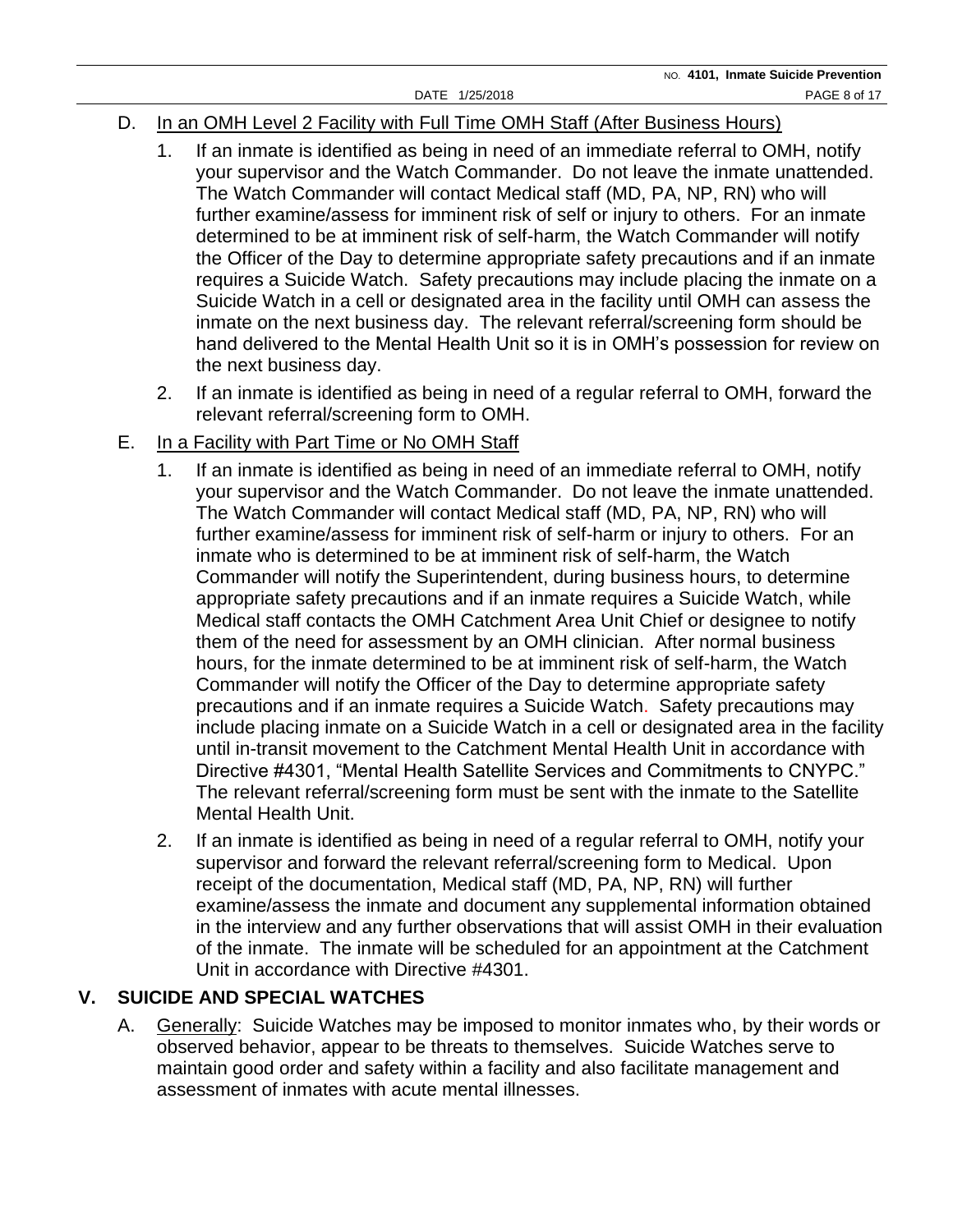- B. Authorization: Any member of the OMH clinical staff may place an inmate on a Suicide Watch. In the absence of OMH staff, Medical staff (MD, PA, NP, RN) and/or the Watch Commander may place an inmate on a Suicide Watch. During regular business hours, the Watch Commander shall notify the Superintendent to determine if an inmate requires a Suicide Watch as described in Section IV. After regular business hours, the Watch Commander shall notify the Officer of the Day to determine if an inmate requires a Suicide Watch as described in Section IV. The Unit Chief must ensure that there are procedures in place for DOCCS to notify the OMH Unit Chief or designee, when OMH staff is not on site, by providing a contact number to the Watch Commander. The Unit Chief, or designee, will ensure that an OMH clinician evaluates the inmate at the beginning of the next business day.
- C. Location: The primary location for a Suicide Watch is a correctional facility with an OMH Satellite Unit. A facility without a Satellite Unit may place the inmate in an identified cell\* or room suitable for a Suicide Watch or may request an emergency transfer in accordance with Directive #4301.

\*All facilities shall identify cells or rooms suitable for Suicide Watches. The rooms should be such that the Correction Officer is able to provide direct, constant visual observation of the inmate. Inmates placed on a Suicide Watch in non-Satellite Unit facilities, or in overflow areas in facilities with Satellite Units, will be provided with the same minimum standard items as available in Satellite Units. These designated cell(s) or room(s) will be utilized should access to an observation (OBS) cell be required and the inmate is unable to be moved at that time, or if all existing OBS cells are occupied.

#### D. Suicide Watches

- 1. Definitions
	- a. One-on-One Suicide Watch: In cases where a single inmate is to be watched or where constant observation is required, the Watch will consist of direct, constant visual observation of the inmate by a Correction Officer of the same gender as the inmate in accordance with Directive #2230, "Guidelines for Assignment of Male and Female Correction Officers." When exigent circumstances exist, cross-gender coverage of an inmate on a Suicide Watch is permissible (exigent circumstances means any set of temporary and unforeseen circumstances that require immediate action in order to combat a threat to the security or institutional order of a facility). Any inmate on a Suicide Watch must be under constant visual observation.
	- b. One-on-Two Suicide Watch: In cases where there are two inmates to be watched, the Watch will consist of one Correction Officer of the same gender as the inmates simultaneously observing both inmates at all times. Inmates on a one-on-two Suicide Watch must be placed in adjacent individual cells/rooms. Based on the physical characteristics of the cells at a particular location, the facility Watch Commander, in consultation with the Deputy Superintendent for Security (DSS), will determine the appropriate Correction Officer to inmate ratio needed to provide a Suicide Watch for more than one inmate. The ratio will never exceed one Correction Officer providing constant and simultaneous observation of two inmates.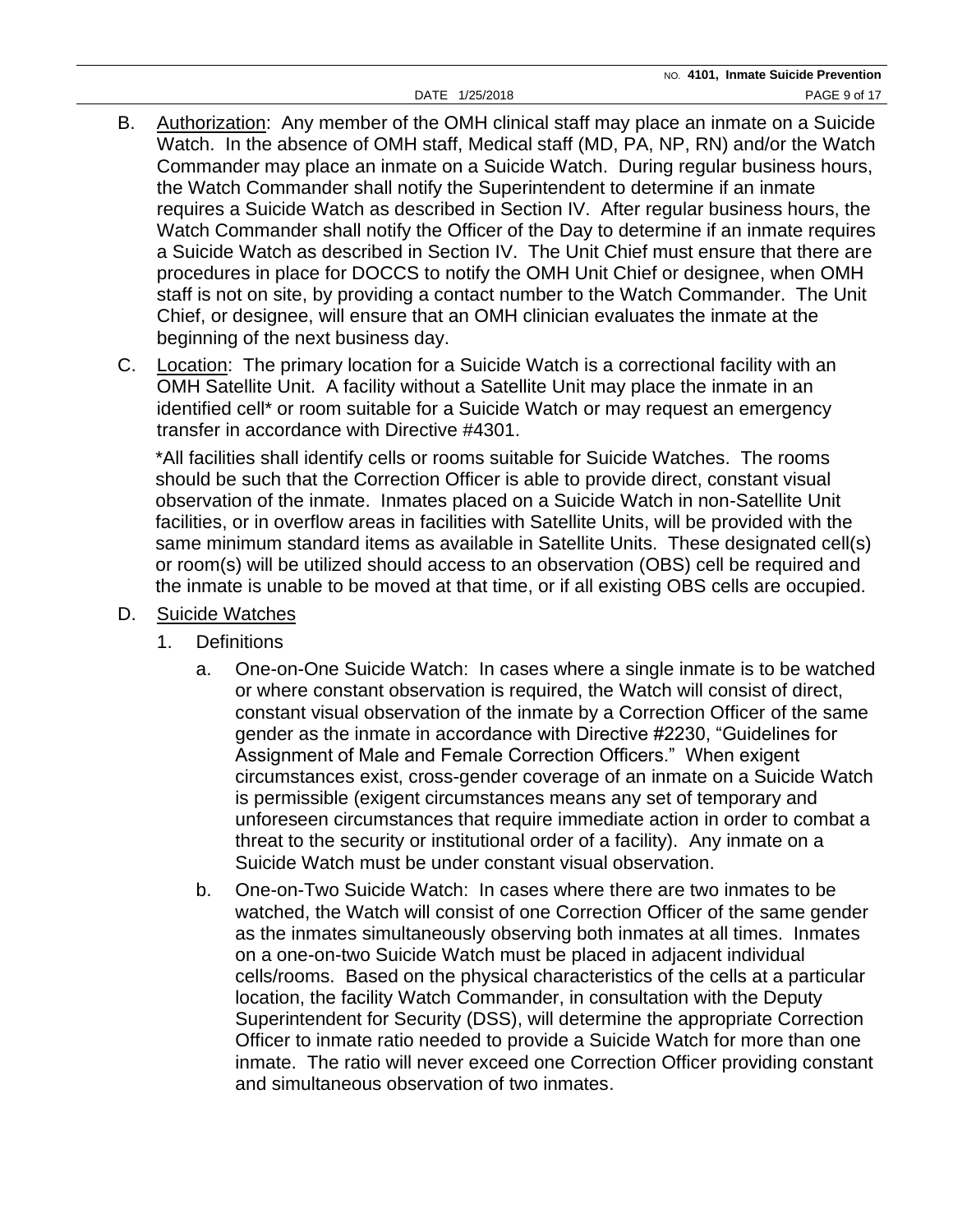When exigent circumstances exist, cross-gender coverage of an inmate on a Suicide Watch is permissible (exigent circumstances means any set of temporary and unforeseen circumstances that require immediate action in order to combat a threat to the security or institutional order of a facility). Any inmate on a Suicide Watch must be under constant visual observation.

- 2. An inmate, regardless of OMH level, who requires outside hospitalization due to engaging in suicidal and/or self-harm behavior, will be placed on a 1:1 Suicide Watch upon his or her return to the correctional facility. Prior to RCTP admission, the inmate will require clearance by Medical staff (MD, PA, NP, RN). The inmate will remain on the Watch until evaluated by a Psychiatrist or an OMH Nurse Practitioner.
- E. Special Watches: Inmates placed in RCTP observation cells who are not on a Suicide Watch are considered to be on a Special Watch. The Correction Officer must make continuous rounds, every 15 minutes, between the inmates on the Watch.

In addition to the required rounds, there are video monitors at the Officer's station which allow the Officer to observe the inmate in each cell. In accordance with Directive #2230, observation shall be conducted by a Correction Officer of the same gender as the inmate. Any behavior by an inmate in the cells observed by the Officer shall be documented in the unit activity logbook.

F. Notification: In those instances when the Watch Commander, after consulting with Medical staff (MD, PA, NP, RN), determines a Suicide Watch is necessary (in the absence of facility OMH staff), it will be their responsibility to notify OMH. The Watch Commander will then log who made the notification, the time, and the name of the OMH staff notified. The notification of the Watch Commander will be done immediately. The Unit Chief must ensure that there are procedures in place for DOCCS to notify the OMH Unit Chief or designee, when OMH staff is not on site, by providing a contact number to the Watch Commander. The Unit Chief, or designee, will ensure that an OMH clinician evaluates the inmate at the beginning of the next business day.

Note: In the event that the Watch Commander orders a Suicide Watch, he or she shall follow the same guidelines as stated above regarding the notification of the appropriate OMH staff.

- G. Minimum Standard Items
	- 1. When an inmate is placed on a Suicide Watch, the following minimum standard items must be issued until he or she has been evaluated by an OMH clinician:
		- $\bullet$  2 mats\*
		- Smock\*
		- Paper slippers\*
		- Standard mattress (non-Satellite Units); Densified polyester mattress (Satellite Units)
		- Toilet paper as needed
		- Eating utensils (to be returned following use)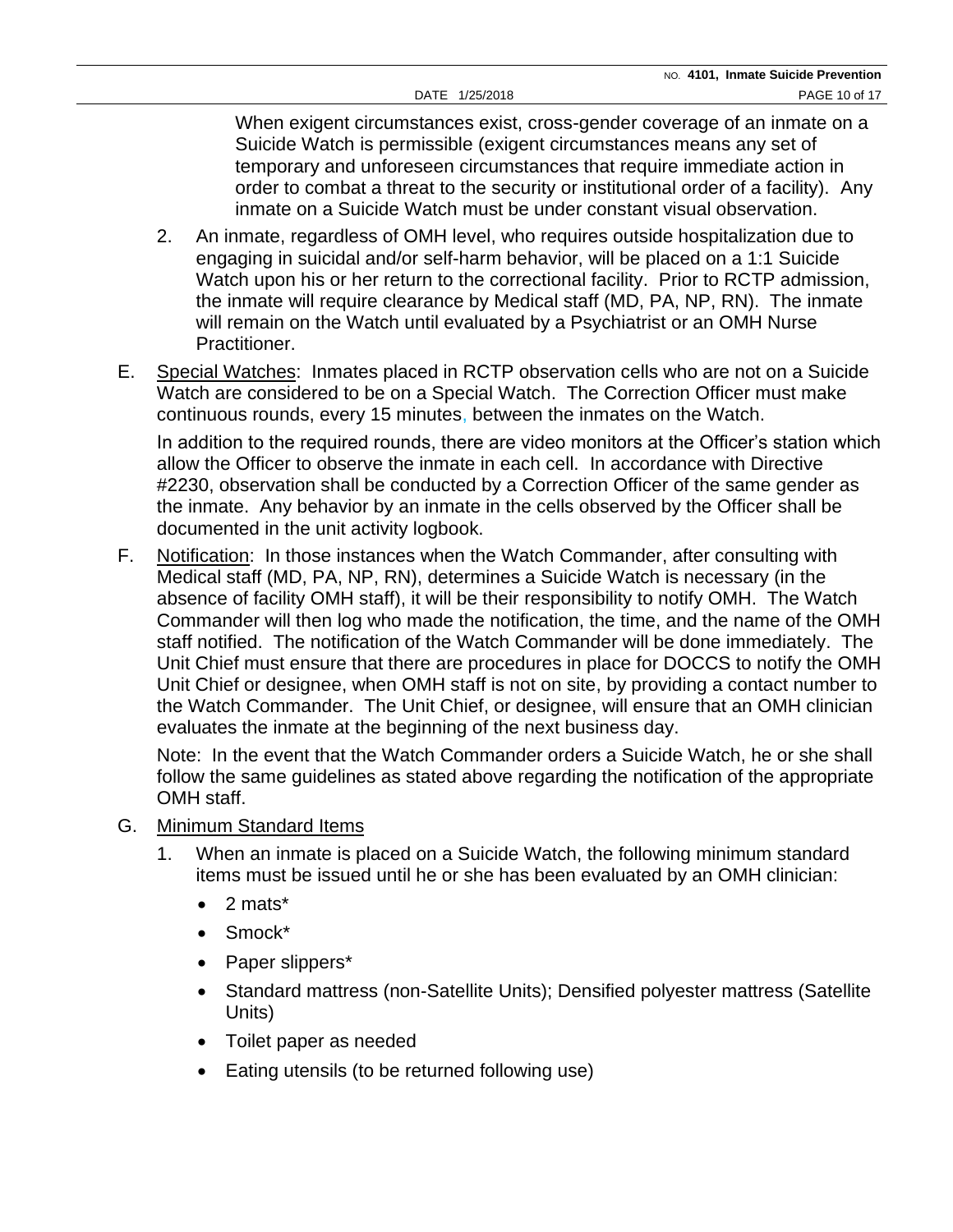- Female inmates housed in OBS will be provided with underwear and sanitary pads while menstruating.
- Eco-security Utensil (given in lieu of eating utensil) requires approval of Unit Chief and/or the DSS, unless the eco-security utensil is being ordered by a medical provider for medical reasons.
- Observation Wrap (given in lieu of smock) requires approval of the Unit Chief and/or the DSS.

\*Facilities are expected to use observation smocks, paper slippers, and flame retardant cell pads (mats) which may be obtained by purchase order. Additionally, if an inmate in RCTP requires out-of-cell services (e.g., private clinical interview or shower), they will be provided a slip-on sandal for wear outside of the OBS cell. The slip-on sandal is to be used for out-of-cell movement only and should not be provided for use in an observation cell.

The out-of-cell sandal must be sanitized with CORCRAFT Germicidal Cleaner before being re-issued for use to another inmate in RCTP. The minimum standard items and slip-on sandal may be obtained by purchase order from the following companies:

• Corcraft Marketing and Sales (for smocks and mats only)

| By Mail:                                                                       |    | By FAX:                                              |  |
|--------------------------------------------------------------------------------|----|------------------------------------------------------|--|
| <b>Attention: Order Services</b><br>Corcraft, 550 Broadway<br>Albany, NY 12204 | or | <b>Attention: Order Services</b><br>$(800)$ 898-5895 |  |

Smocks and mats must be inspected before they are distributed and on a daily basis. If the items appear damaged or altered they must be replaced. Sufficient quantities should be maintained to ensure laundering of items.

• Moore Medical Supply (for paper slippers Item #64525 – One size fits all)

| Website              |    | <b>Phone</b>     |
|----------------------|----|------------------|
| www.mooremedical.com | or | $(800)$ 234-1464 |

• Bob Barker Company, Inc. (for Slip-on PVC Sandal, White – Item #80319-size, i.e., #80319-7, for a size 7)

| ATTN: Tammy M. Norton (or current), Account Manager |    |                |      |                                                           |  |
|-----------------------------------------------------|----|----------------|------|-----------------------------------------------------------|--|
| Phone                                               |    | Fax            |      | E-mail                                                    |  |
| $(877)$ 409-<br>9846                                | or | (800) 322-7537 | l or | tammynorton@bobbarker.com<br>(or current account manager) |  |

Any questions regarding the purchasing of smocks, mats, paper slippers, or slip-on sandals can be addressed to the Director of DOCCS Bureau of Mental Health Services.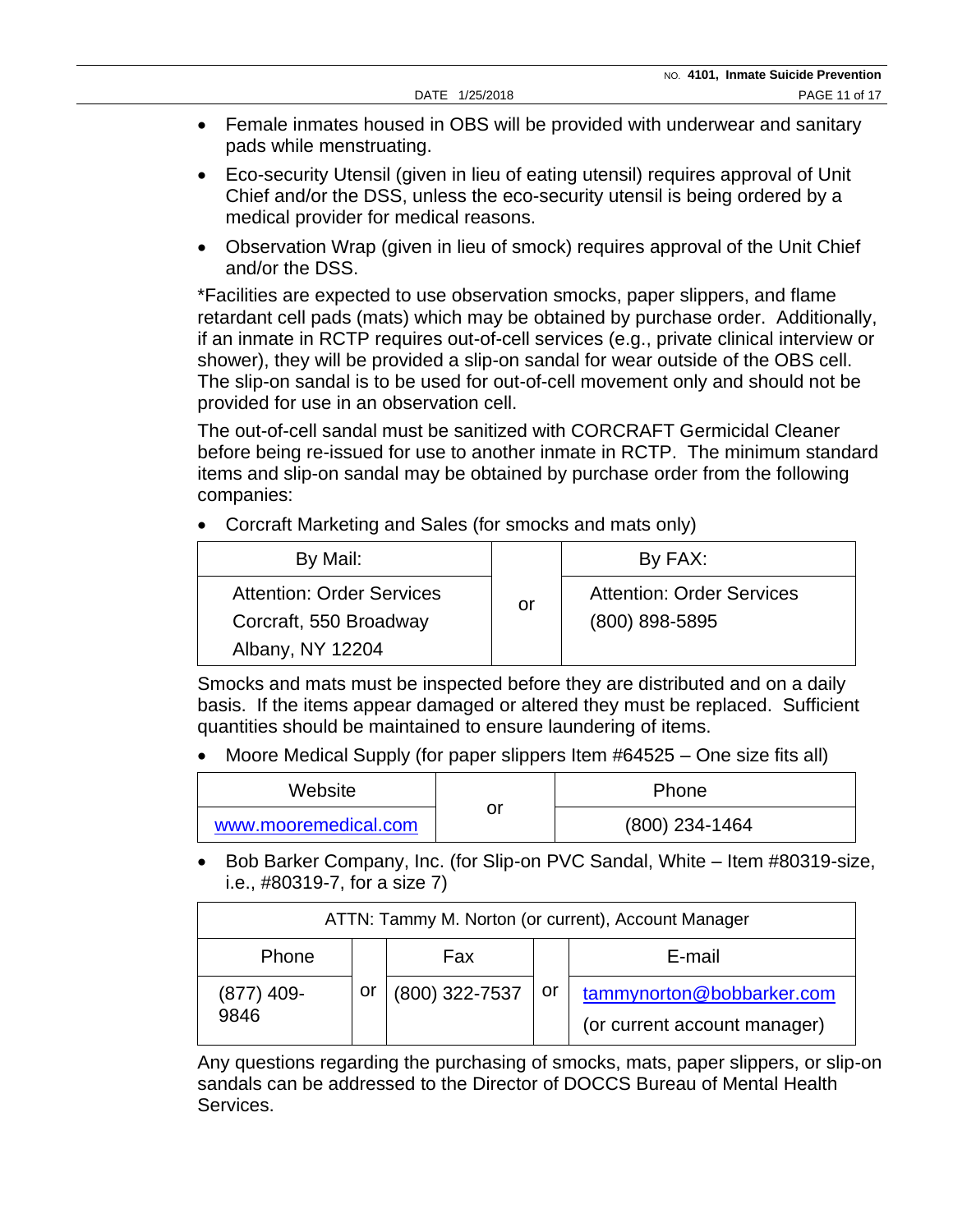- 2. Personal hygiene items (e.g., toothbrush, toothpaste, washcloth, and soap) may be issued when authorized by an OMH staff member. In the absence of OMH staff, these items may be issued at the discretion of medical and security staff. Issuance and return of any item must be noted in the Suicide Watch logbook (see Section V-I, below). Note: Only one Styrofoam cup may be retained in the cell/room.
- 3. A minimum standard item may be changed or removed if the Psychiatrist, Unit Chief, or designee determines that there is substantial risk that the inmate will engage in self-harm. In the absence of OMH staff, if an inmate subsequently attempts to or uses any of these items in a way to harm himself or herself, the Watch Commander may order such item(s) removed. Issuance and return of any item must be noted in the Suicide Watch logbook.
- H. Admission/Documentation/Equipment
	- 1. Inmates placed on a Suicide/Special Watch in an OMH Satellite Unit, as described in this policy, will receive a medical examination/assessment to include vital signs, upon admission. If the Office of Mental Health staff is not present at the time the inmate is placed on a Suicide/Special Watch, the examination/assessment will be done by Medical staff (MD, PA, NP, RN). All inmates placed on a Suicide Watch outside of OMH Satellite Units must have a medical examination/assessment, including vital signs, by Medical staff (MD, PA, NP, RN) when placed on the Watch. For any inmate that requires transfer or in-transit movement to a Satellite Unit, policies and procedures as outlined in DOCCS Directive #4301 must be followed to include medical examination/assessment and documentation that the inmate is stable for transport.
	- 2. The Correction Officer assigned to the RCTP responsible for maintaining the unit activity logbook will record the temperature reading from the wall-mounted thermometer in the RCTP observation cell area at the beginning of each shift.
	- 3. The Correction Officer assigned to constantly observe an inmate placed on a Suicide Watch will be issued a Radio/Personal Alarm System (PAS). The volume should be maintained at the lowest level and the radio used to communicate in an emergency situation.
	- 4. Suicide Watch cell(s) or room(s) shall be thoroughly searched prior to and at the conclusion of a watch. The person performing the search shall record the date, time, and findings in the Suicide Watch logbook.
	- 5. Prior to placement in the Watch cell or room, the inmate shall be subjected to a metal detector search (with a hand-held metal detector, B.O.S.S. chair, or both) and a strip frisk. DOCCS [Form #1140-SHU,](http://www.doccs.ny.gov/directives/Frm1140s.pdf) "Report of Strip Frisk on Admission to SHU or MHU Cell/Room," shall be completed upon admission to SHU or an MHU cell/room. OMH will complete Form #MEDCNY455, "Central New York Psychiatric Center RCTP Monitoring Chart," and post it outside of the observation cell or room. Form #MEDCNY455 is only utilized in Satellite Units.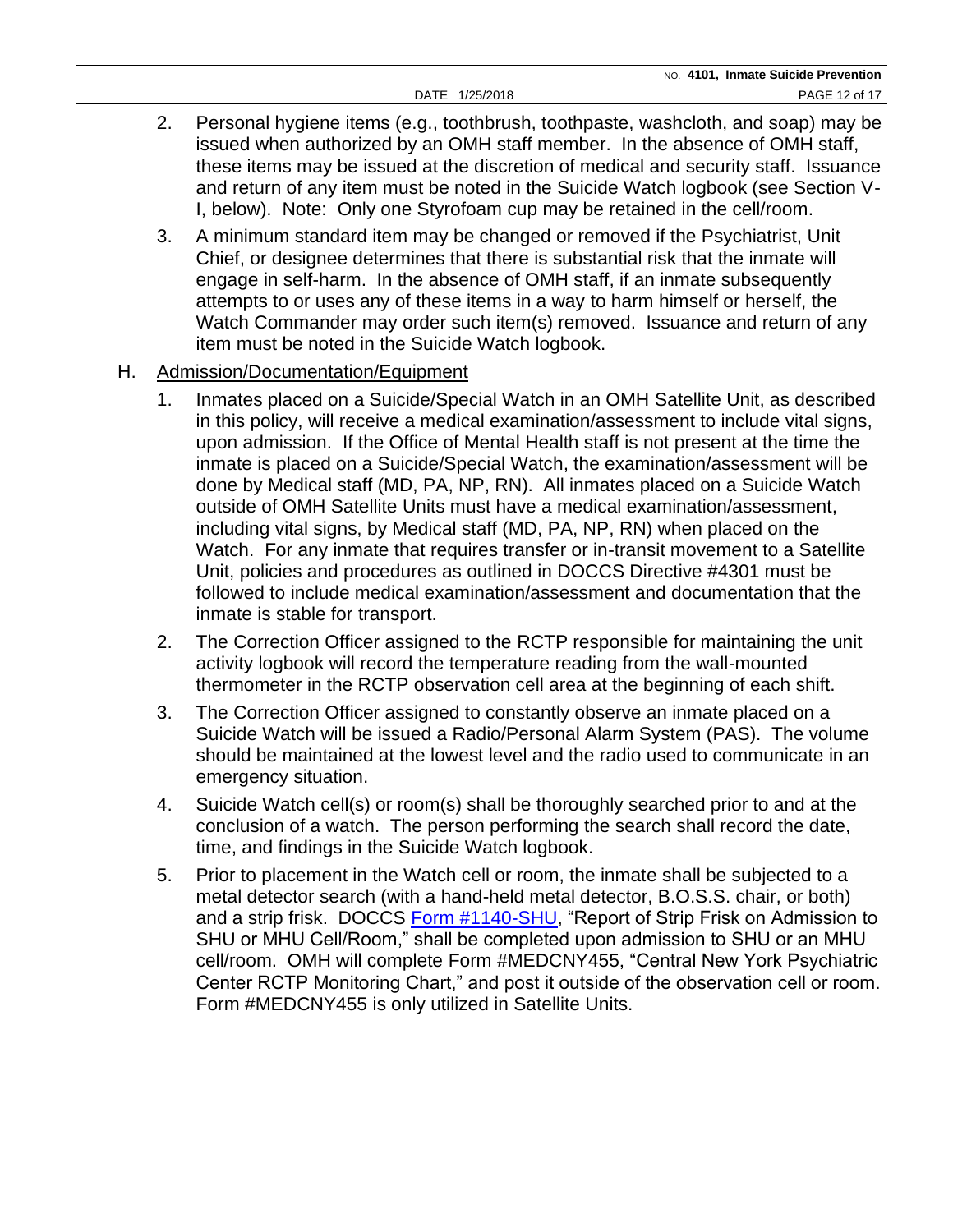- 6. The Correction Officer responsible for conducting the Watch and maintaining constant, visual observation as required in Section V-D-1-a, above, shall record the behavior and condition of the inmate in the Suicide Watch log at 15 minute intervals, and shall make an immediate logbook entry whenever a significant change in behavior or condition (e.g., mood change, eating pattern, etc.) occurs. In cases where a single inmate is to be watched or where constant observation is required, the Watch will consist of direct, constant visual observation of the inmate by a Correction Officer.
- 7. All meals shall be inspected prior to delivery. Only plastic utensils shall be used unless not authorized on the RCTP Monitoring Chart posted outside the observation cell, and the issuance and return of all items noted in the Suicide Watch logbook.
- 8. Whenever an inmate is on a Suicide Watch, the Watch Commander and Area Supervisor on each shift shall conduct an unscheduled inspection and ensure that the procedures set forth in this directive are followed. They shall review and sign the Suicide Watch log in red ink.
- 9. The assigned Correction Officer shall maintain a high degree of alertness and must not leave the post until properly relieved. The Officer shall report any pertinent information or special instructions to the relieving Officer.
- 10. In consultation with OMH, the DSS has authorization to remove a minimum standard item provided to an inmate and must document such removal in the Special Watch logbook.
- I. Suicide Watch Log: A separate logbook will be maintained to keep a record of Suicide Watches. The logbook shall be a chronological listing of each Suicide Watch that occurs during a given calendar year. At the end of each year, the logbook will be turned over to the DSS for proper storage and a new logbook will be started. When an inmate who is in RCTP is actively hunger striking (per DOCCS Directive #4309, "Inmate Hunger Strike"), DOCCS medical and security staff will be responsible for documentation of the initiation of the Hunger Strike. DOCCS medical staff will document it in the Ambulatory Health Record (AHR). DOCCS security will document it in the RCTP logbook. Entries must begin with the standard "Suicide Watch Stamp," [Form #1140,](http://www.doccs.ny.gov/directives/Frm1140.pdf) "Report of Strip Search or Strip Frisk," and corresponding information. Entries must also include, but are not limited to:
	- 1. Name of Correction Officer searching cell/room prior to beginning the Watch and the findings of the search;
	- 2. Name, DIN, date and start time of Watch;
	- 3. Name of the Officer conducting Watch;
	- 4. Who authorized the Watch (obtained from Watch Commander);
	- 5. Type of Watch;
	- 6. Name and title of any individual that visits the inmate, the reason for the visit, and the length of time;
	- 7. Name of the unit Security Supervisor;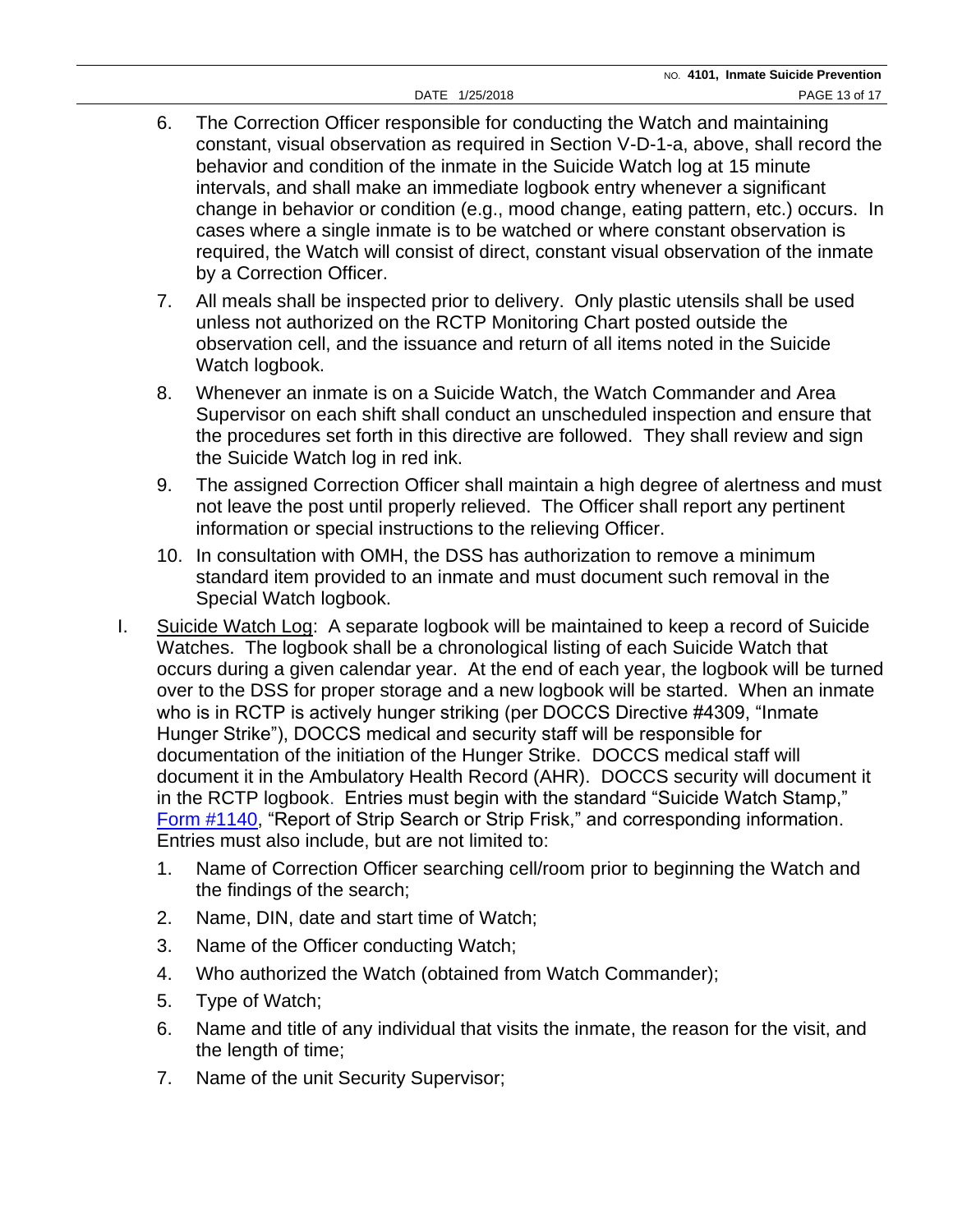- 8. A list of the minimum standard items issued to the inmate, as well as the name and title of the staff that authorized or removed any item;
- 9. The name of the OMH clinician, date, time the inmate is removed from a Suicide Watch and his or her final placement;
- 10. The assigned Correction Officer shall record the behavior and condition of the inmate in the Suicide Watch log at 15 minute intervals, and shall make an immediate logbook entry whenever a significant change in behavior or condition (e.g., mood change, eating pattern, etc.) occurs;
- 11. Each time an OMH clinician evaluates an inmate on a Suicide Watch in an RCTP, to include those on active hunger strike (per Directive #4309 and CNYPC CBO Policy #1.11); and
- 12. Hunger Strikes: The clinician will review the entries in the Suicide Watch Log and sign the log. The RCTP Officer will note in the logbook, at a minimum, the following whenever the inmate is out of cell for an interview:
	- a. Date and time;
	- b. Observation cell number;
	- c. Inmate's name and DIN;
	- d. Name of staff person interviewing the inmate;
	- e. Start and end time of the interview; and
	- f. If the inmate has refused the interview.

NOTE: Additionally, all clinical cell side contact will be recorded in the RCTP logbook documenting the time, name(s) and title(s) of the clinical contact(s).

- J. Evaluation
	- 1. An OMH Psychiatrist or Unit Chief or designee will review the need for a continued Suicide Watch at least once every business day.
		- a. At facilities with Satellite Units, OMH staff will evaluate an inmate on a Suicide Watch at least once every shift between the hours of 7:00 a.m. and 11:00 p.m., seven days a week. Inmates placed on a Suicide Watch in non-Satellite Units will be evaluated by OMH staff at the site of the Suicide Watch. If OMH staff is not on site at the time of the incident, the inmate may be transferred to a facility with full-time OMH staff and a Satellite Unit by utilizing procedures outlined in Directive #4301.
		- b. In the absence of OMH staff, Medical staff (MD, PA, NP, RN) will contact the Mental Health Unit Chief in the Catchment Area and follow procedures outlined in DOCCS Directive #4301. Any resolution regarding a Suicide Watch must be determined within 48 hours. If a Suicide Watch exceeds 48 hours in a non-Satellite Unit facility, DOCCS Medical staff (MD, PA, NP, RN) shall notify the Watch Commander and OMH Unit Chief or designee via email, followed by a telephone call. The Watch Commander shall then notify the Officer of the Day or Superintendent, and record such notification in the Watch Commander's Log.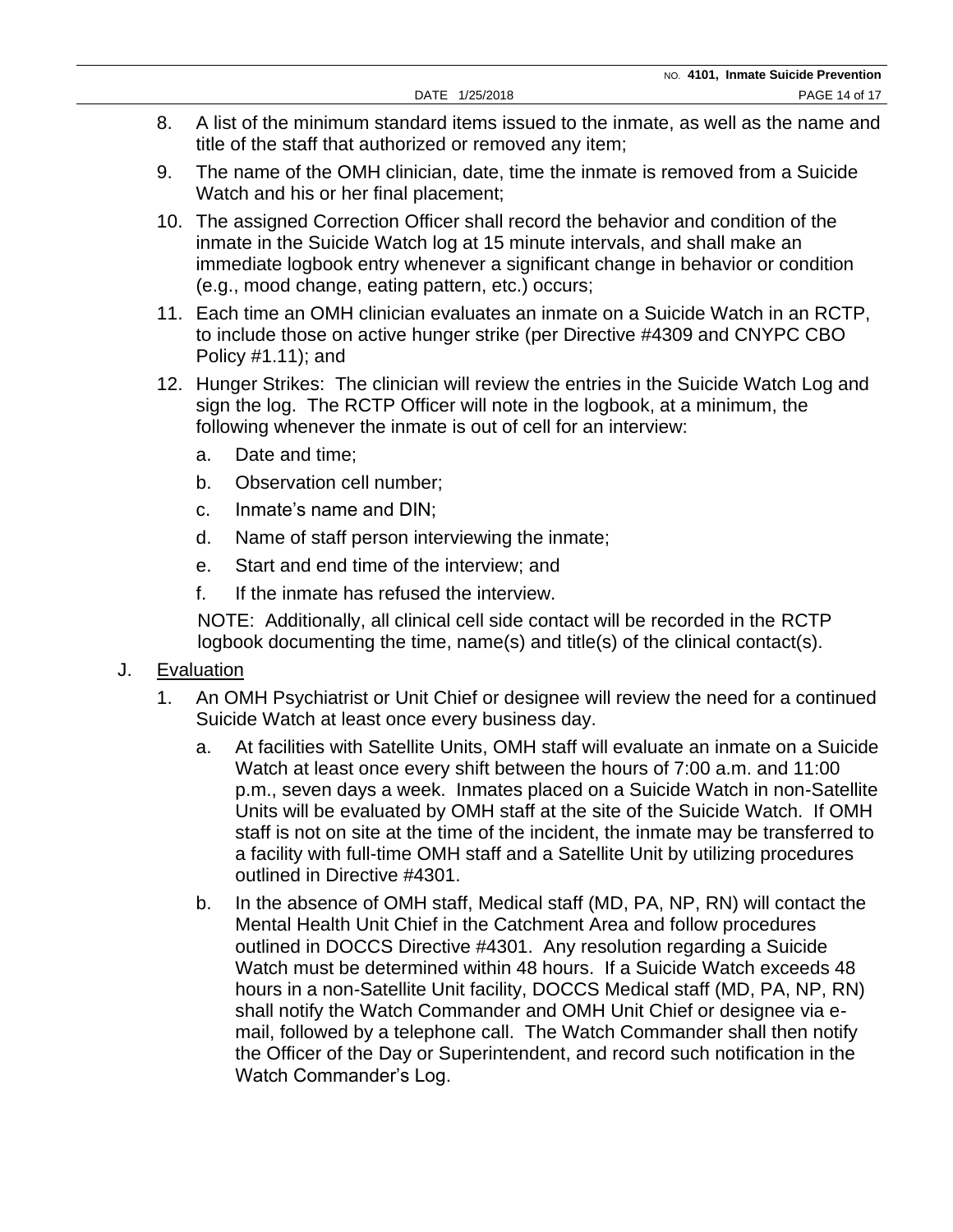# **VI. RESPONSE TO SUICIDE ATTEMPTS**

- A. Any Correction Officer who discovers an inmate engaging in self-harm shall immediately survey the scene to assess the severity of the emergency. The Correction Officer shall remain at the scene and alert other staff to call for Medical staff, retrieve the housing unit's emergency response bag (that includes a first aid kit; pocket mask, face shield, or Ambu-bag), and begin standard first aid and/or CPR as necessary per Directive #4059, "Response to Health Care Emergencies."
- B. Correctional personnel shall never wait for medical staff to arrive before entering a cell and initiating appropriate life-saving measures immediately on-site. Further, staff shall not presume that the victim is dead. Staff must initiate and continue appropriate lifesaving measures on-site until relieved by arriving Medical staff.
- C. Although not all suicide attempts require emergency medical intervention, all suicide attempts shall result in immediate intervention and follow up assessment by Mental Health staff or, if no Mental Health staff is available, a Suicide Watch will be initiated.
- D. All precautions will be taken to preserve evidence of the incident in its original state.
- E. Refer inmate to Mental Health as per the procedures outlined in Section IV of this directive.

## **VII. BEHAVIORALLY SPECIFIC REPORTS**

- A. Per Directive #4004, "Unusual Incident Report," each facility shall report to the Command Center all occurrences which satisfy the definition of an "Unusual Incident" (UI) using the Department's computerized Unusual Incident System (UIS). See Directive #4004 for specifics related to report contents and procedures. Categories of incidents warranting an Unusual Incident Report include many areas, but those related to a suicide attempt should include, at a minimum, the following information:
	- 1. How attempted;
	- 2. Exact location of attempt;
	- 3. Who discovered the attempt (e.g., staff or inmate);
	- 4. Emergency response including names of staff who performed CPR or applied AED;
	- 5. Was inmate brought to an outside hospital;
	- 6. Name of hospital, extent of injury, reported prognosis for recovery;
	- 7. Placement of inmate after treatment (Suicide Watch or observation); and
	- 8. Inmate's alleged reason for his or her actions, if known.
- B. If death occurred as a result of this attempt, after the preliminary UI is approved, the "type of incident" code (04 "Death"), sub-category (04 "Inmate - Suicide") must be added to the final report.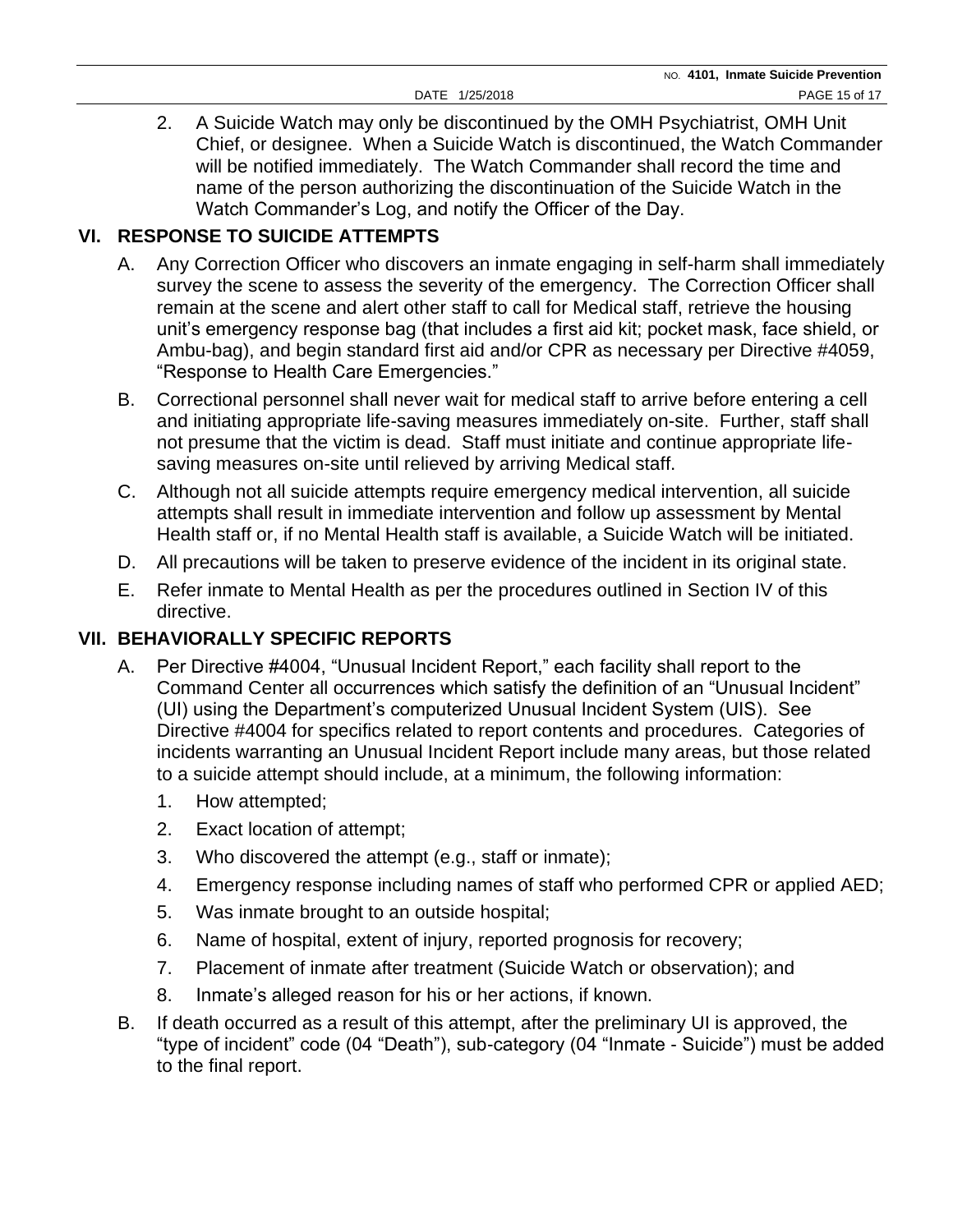C. Following a suicide, the victim's family or pre-designated individual shall be notified, as well as appropriate outside authorities, in accordance with Directive #4013, "Inmate Deaths-Administrative Responsibility."

## **VIII. INCIDENT REVIEW**

### A. Interdisciplinary Review

- 1. In the event of an inmate suicide, as well as serious suicide attempt (i.e., requiring hospitalization), a comprehensive report and clinical and administrative review shall occur in accordance with Directive #4013 and Correction Law Section 47.
- 2. A mortality review should be conducted by appropriate facility DOCCS staff, separate and apart from other formal investigations that may be required to determine the cause of death, and should include:
	- a. Review of the circumstances surrounding the incident;
	- b. Review of facility procedures relevant to the incident;
	- c. Review of all relevant training received by involved staff;
	- d. Review of pertinent medical and mental health services/reports involving the victim;
	- e. Review of possible precipitating factors (i.e., circumstances which may have caused the victim to commit suicide); and
	- f. Recommendations for changes in policy, training, physical plant, medical or mental health services, and operational procedures.

NOTE: All findings and recommendations shall be forwarded to the facility Superintendent.

- B. Suicide Assessment/Mortality Review Committee: The DOCCS Suicide Assessment/Mortality Review Committee meets to review all facts available initially following the completed suicide of an inmate in the NYS DOCCS system. The committee meets within 48 to 72 hours following an inmate suicide. The committee is comprised of staff from Correctional Facility Operations, DOCCS Office of Special Investigations (OSI), Division of Health Services, and DOCCS Bureau of Mental Health Services. A preliminary report of all facts and findings compiled by the DOCCS Bureau of Mental Health may be used to assist in the review of current policies and procedures to examine a possible need for improvement at the facility and/or agency level. The final completed report will be submitted to the Commissioner by DOCCS OSI, including the toxicology and autopsy reports for the inmate.
- C. Joint OMH/DOCCS Suicide Workgroup: This Workgroup is comprised of DOCCS Central Office staff from the Bureau of Mental Health, Health Services, Special Operations, OMH staff from Forensic Services, CNYPC in-patient and CBO operations, and Risk Management. This committee will meet monthly to review recent suicides and suicide attempts. Policies and procedures of both agencies regarding suicide prevention are also reviewed for continued quality assessment and recommendations for quality improvement.